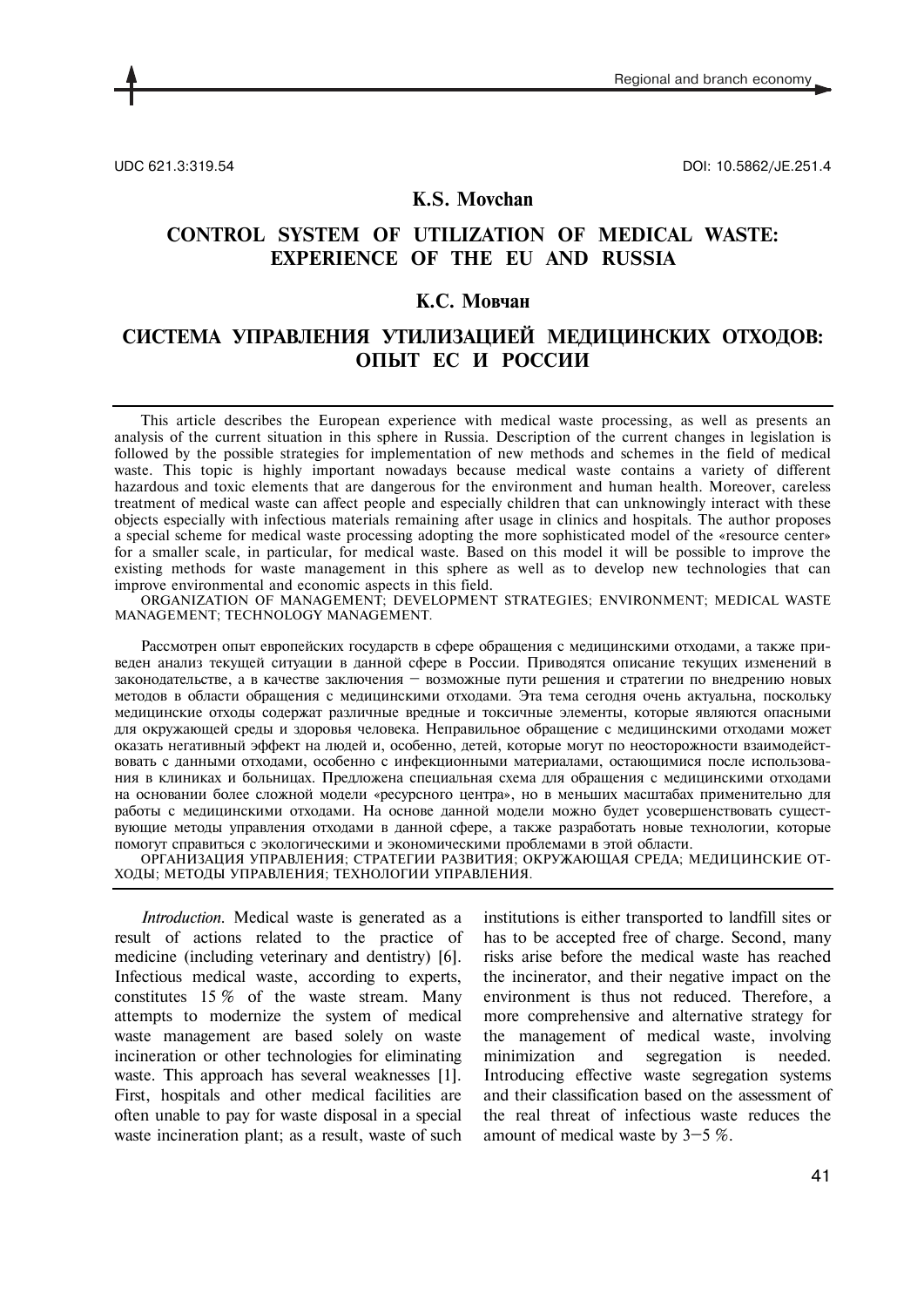**The definition of medical waste.** Medical waste, i.e., waste from hospitals and other medical facilities consists of two fractions, of which non-hazardous medical wastes typically constitute 75—90 %. This fraction is comparable to household waste, while the other hazardous medical waste includes all substances that can cause chemical, biological or physical injury. Hazardous medical waste, in turn, also can be divided into several categories: waste that could carry infection, pathological waste, used syringes, pharmaceutical waste, chemical waste and radioactive waste. These categories carry a much greater potential risk to human health than nonhazardous medical waste [2]. There is very little reliable numerical data on the possibility of transfer of contamination from hazardous medical waste to the medical staff or people dealing with such waste, and no data at all concerning the transfer of infection to the population of the surrounding areas. Another group is medical or pharmaceutical waste such as expired household medicines [14].

**Environmental problems and risks associated with medical waste.** Environmental issues of medical waste are attracting much attention in connection with the increase in the incidence of AIDS and hepatitis, as well as in connection with a potential negative environmental effect from the disposal of this waste in landfills or burning them. Incineration of medical waste releases gets a huge amount of toxic substances, including dioxins and furans, into the air. Incineration emissions also include heavy metals (lead, mercury and cadmium), fine dust, chlorides and other pollutants like products of incomplete combustion (РIC). The resulting combustion products are highly contaminated with ash, which is potentially dangerous for human health. It is scientifically proven that these pollutants can have a serious negative impact on the environment and on the health of people living near special incineration plants. In many countries, hazardous medical waste (needles, etc.) is not separated from the general flow of solid municipal waste, and it can increase the potential risk to the environment and the population living near landfills or other infrastructure for waste management [3]. People traditionally flush expired or unwanted prescribed medicines down the toilet or pour

them down the drain. However, this method of disposing of medicines leads to immediate negative environmental effect.

It can cause pollution of sewage, which, in turn, adversely affects groundwater and surface water, fish and vegetation of bodies of water. When the water from these reservoirs is then used for household and drinking needs, it can cause a negative effect on the chemical compounds present in medicines.

**EU legislation in the field of medical waste.**  Legal requirements of the Basel Convention concerning the transboundary movement of hazardous wastes are also applicable to medical waste. The countries that signed the Convention agreed with those principles regulating the transboundary movement of hazardous waste from countries that lack the infrastructure or control measures to allow safe disposal of such waste to those countries with the appropriate infrastructure and controls. Exported waste should be labelled in accordance with the recommended standards. EU Directive on the landfill of waste (1999/31/EC) prohibits disposal of infectious waste of hospitals and other health and veterinary authorities. The EU Directive on the incineration of waste (2000/76/EC) sets out specific limitations on the emission of toxic substance from medical waste incineration, the international Convention for the elimination of persistent organic pollutants (RORB) contains a list of plants for incineration of medical waste, which are among the major sources of dioxin in the environment [13].

The Protocol on persistent organic pollutants was signed by the European Community within the framework of the current EU legislation, setting the legal restrictions on the emission of dioxins and furans in the amount of 0.1 ng/m<sup>2</sup>, the toxic equivalent (TE) for installations burning more than 1 tonne of medical waste per hour, as a key principle of the Convention of the UN Economic Commission for Europe (UNECE) on the spread of air pollution in border areas. In 2000, the EU has introduced stricter limits on emissions of toxic substances from incineration of medical waste [4]. This has led to the shutdown of many plants for incineration of medical waste and has increased the number of enterprises for processing infectious health-care waste by other methods.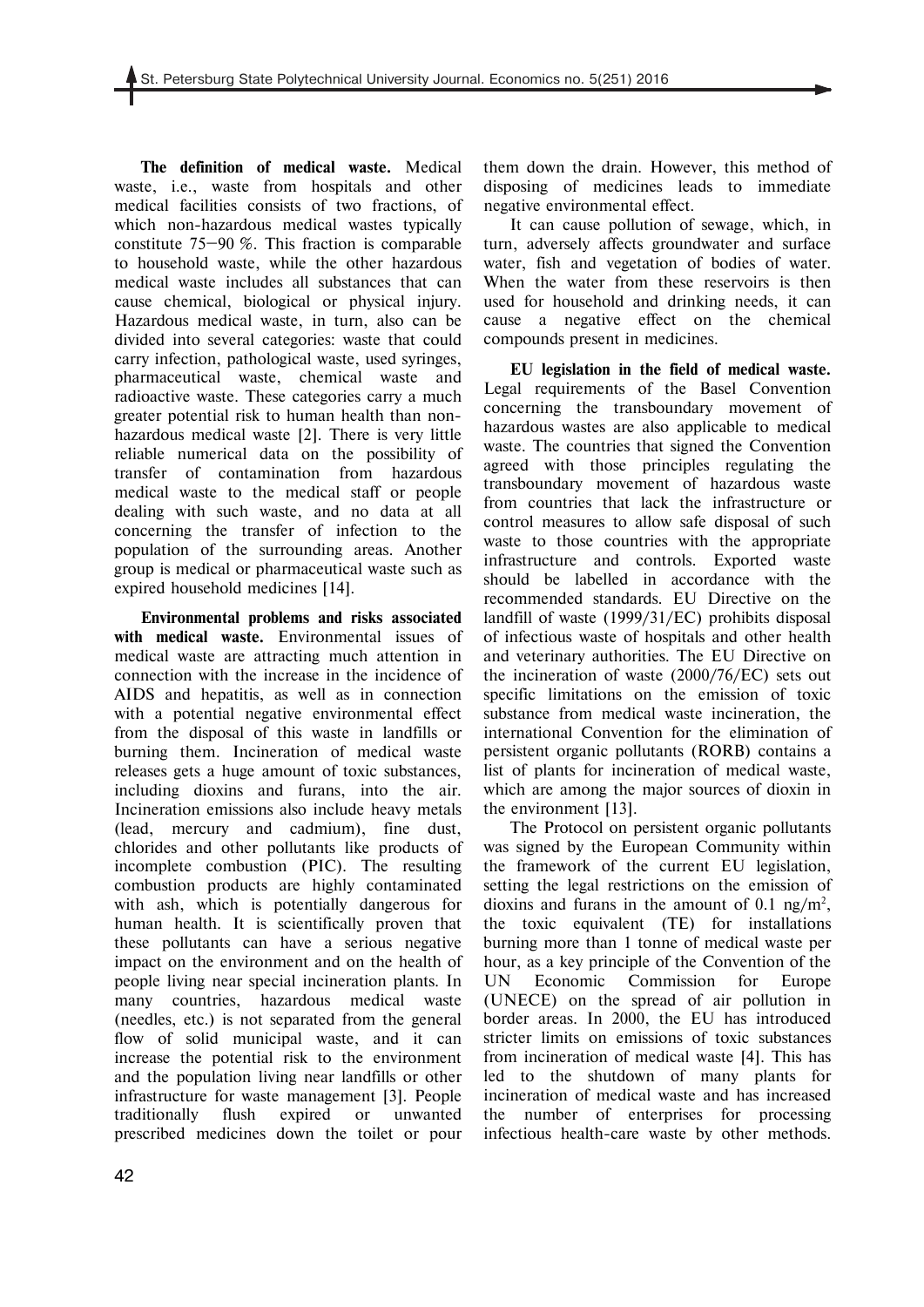However, the rate of introducing alternative means of processing medical waste is not quite large and incineration is still the predominant method in Europe. Although incineration is still widely used, other technologies are gaining popularity in Europe. Technologies other than incineration do not produce toxic dioxins and their introduction is consistent with the Stockholm Convention on persistent organic pollutants, which entered into force in May 2004. EU Directive Np2004/27/EU, modernising EU Directive Na2001/83/EC for human medicines, and EU Directive Np2004/28/EU, modernising EU Directive N2001/82/EC concerning veterinary medicines, have established that the environmental impact of drugs should be assessed and special arrangements to limit it should be considered [7].

**Scheme of medical waste management in the EU.** Eleven member-countries of the EU have systems for collecting medicines, allowing people to return unwanted medicines to the pharmacy. In 2002, only four countries had such a system: Austria, Greece, Ireland and the Netherlands. More than half of the European national systems were governed and funded by the pharmaceutical industry or by pharmacies, the rest is paid by municipalities. There are many differences between such schemes in various countries, including operational principles, funding mechanisms, and capabilities of the systems. In 2002, the European Federation of Pharmaceutical Industries and Association of Pharmacists conducted a review of the existing systems. The main results of the review revealed the following: return of medicines is fully managed and funded by a pharmaceutical network in 5 countries (Belgium, France, Luxembourg, Portugal and Spain). At the same time, pharmacists are involved in the management of such systems, together with private or public contractors in 6 countries (Denmark, Finland, Germany, Italy, Sweden and the UK) [8]. For example, Danish pharmaceutical waste must be deposited at distributed pharmacies. From these collection points, waste is directed to one of the municipal collecting stations, where a final sorting is made before shipment to Kommunekemi (approximately 50%), which is jointly administered by the municipalities, for destruction, neutralization, or storage.

The system can consist of a network of pharmacies, then all the costs are distributed between pharmacies, wholesalers and industry according to their role in the distribution system. The industry is paying for the external costs (mostly incineration), with the exception of Luxembourg, where the pharmaceutical industry does not exist and the Ministry of Environment bears the cost. The system can be controlled by pharmacies and funded by municipalities (Finland, Italy and the UK), or by pharmacists according to the law of producer responsibility (Denmark and Sweden), or only industry (Germany, where manufacturers are required to defer costs associated with the recycling of packaging waste). The system's capabilities are usually limited to expired and unused medicines when the system is financed by pharmacies or municipalities. The industry of these countries should implement the principle of producer responsibility enshrined in national regulations and in the Directive on packaging waste. The system's capabilities for receiving subsidies include packaging (boxes, packages, etc.). The actions are controlled by associations of manufacturers, pharmacies and wholesalers, which have gained a good reputation in countries where the system of reception controls the entire pharmaceutical network. There are no such contact networks in other countries with the exception of the UK where the Association of the British Pharmaceutical Industry (АВР1) supports the existing systems in pharmacies and looks for ways to encourage patients to use such schemes of medical waste disposal [12]. No contacts are scheduled in new EU members because the receiving system operates without funding from the industry. Contacts with national environmental authorities took place in 5 countries, where the return of medicines is funded by the pharmaceutical industry (Belgium, France, Germany, Portugal and Spain), as well as in three other countries (Finland, Luxembourg and the UK). This often leads to the inclusion of the medicine return systems in the closed policy on waste management. Lack of contacts means that the methods for solving the problem are the responsibility of pharmacies for the operation of the systems of medicine return and reflect a lack of relevant legislation in the field of medical waste management. The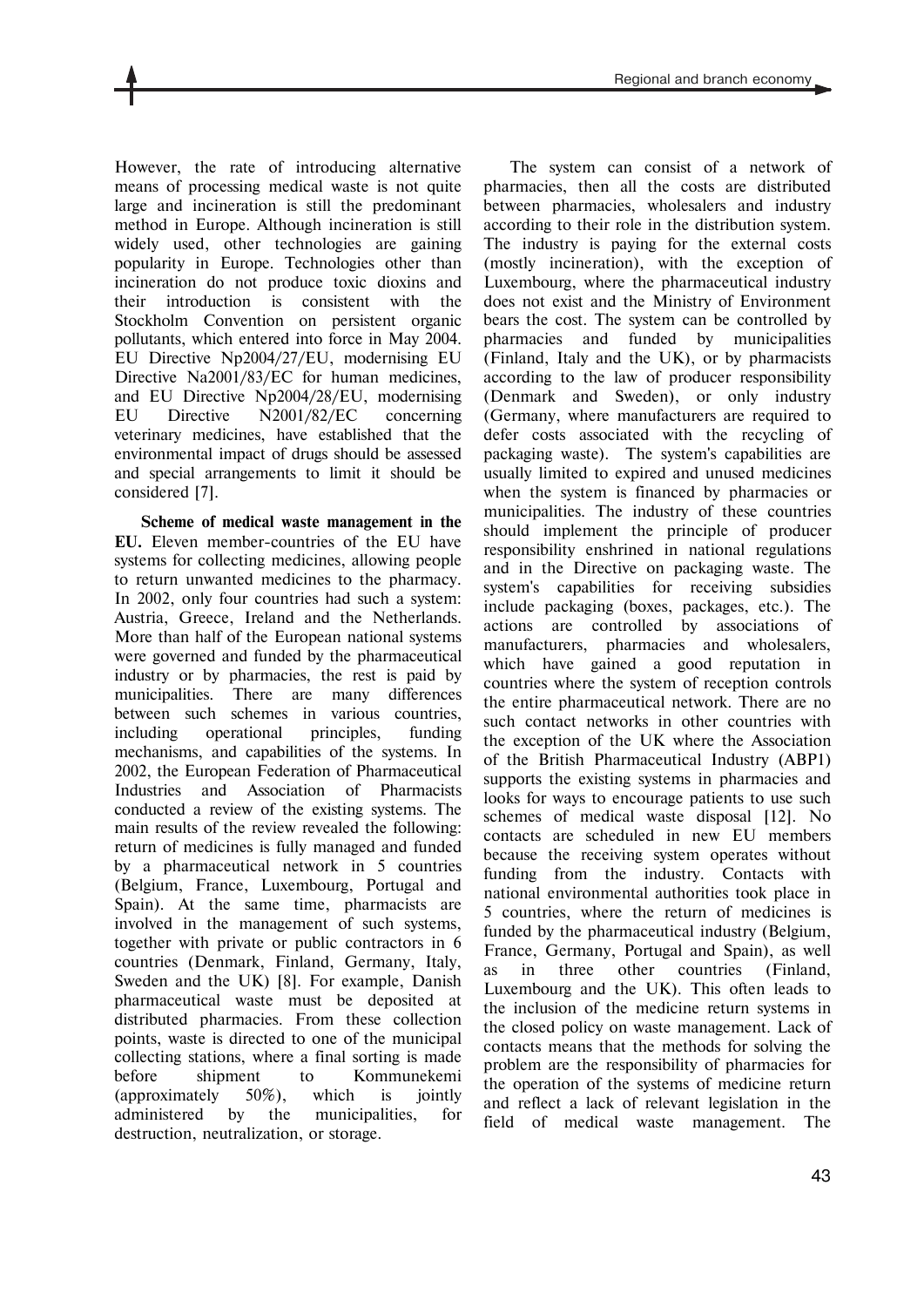European Federation of Pharmaceutical Industries and Association of pharmacists supports the creation of systems for return of expired and unused medicines in the EU, and if possible, the policy on waste management. It has yielded results and these systems operate in pharmacies, serving more than 90% of European consumers. Voluntary policies to promote the medicine return systems involve the development of such systems in countries where they already operate, and cooperation with the national pharmaceutical industry to promote cleaner production, depending on the national policy of waste management [9]. For example, in the Netherlands, special return systems of medicines through pharmacies are no longer needed due to the fact that waste is utilized via modern technologies after it is by consumers. The main conclusion of this section: the return of medicines works in many EU countries. These systems mainly differ by their capabilities for receiving expired and unused medications or stimulating the consumer to return the packaging, and are dependent on funding from the pharmaceutical industry

**Legal regulation on the processing of medical waste in Russia.** *In accordance with paragraph 1 of article 49 of Federal law no. 323, medical waste includes all types of waste, including anatomical, pathological-anatomical, biochemical, microbiological and physiological waste generated through medical and pharmaceutical activity, manufacturing medicinal products and medical devices, as well as using activators of infectious diseases and genetically modified organisms for medical purposes.* 

*Paragraph 3 of article 49 of Federal law no. 323-FZ determined that medical waste is subject to collection, use, disposal, placement, storage, transportation, accounting and disposal in a manner prescribed by the legislation in the field of ensuring sanitary and epidemiological welfare of the population* [11].

In accordance with the legislation on sanitary and epidemiological welfare of the population, the issues of medical waste management are regulated by SanPiN 2.1.7.2790—10.

According to paragraph 1.2 of SanPiN 2.1.7.2790-10, mandatory sanitary and epidemiological requirements are imposed on:

 — handling (collection, interim storage, decontamination, disposal, and transportation) of waste generated in organizations during medical or pharmaceutical activities, or therapeutic, diagnostic and recreational services (referred to as medical waste);

 — location, equipment and operation of the facility for handling of medical waste;

 — sanitary and anti-epidemic regime of work when handling medical waste.

Federal law determines the classification of medical waste according to its epidemiological, toxicological, radiation hazard, and also negative impact on the environment by hazard class  $(A - D)$ :

 $-$  class A – epidemiologically safe waste with composition similar to municipal solid waste;

 $-$  class B  $-$  epidemiologically hazardous waste; — class — extremely epidemiologically hazardous waste;

 — class G — toxicologically hazardous waste that belongs to  $1-4$  class of danger;

 $-$  class  $D$  – radioactive waste.

However, the legal foundations of waste production and consumption for preventing harmful impact of waste production and consumption on human health and the environment established by Federal law No. 89 is still under development and will include some additions by the end of 2016.

**Possible solutions.** One of the possible solutions for the topic of medical waste can be creating a special center for medical waste processing. This organization could be part of the system working with all types of waste generated in a certain area [5]. Though the processing of medical waste has a lot of special procedures, most of them concerned with potentially hazardous and dangerous waste, creating the above-described center for processing this type of waste would be a good way to minimize the environmental pollution.

Creation of the special center for medical waste treatment could solve the existing problems that are appearing in this sphere such as :

 — disinfection of household equipment and medical equipment waste is often performed with obsolete methods which are difficult to control and not efficient in epidemiological terms;

 — most loading and unloading, transportation within departments, buildings, and constructions, and delivery of waste to local waste containers outside of buildings is done manually;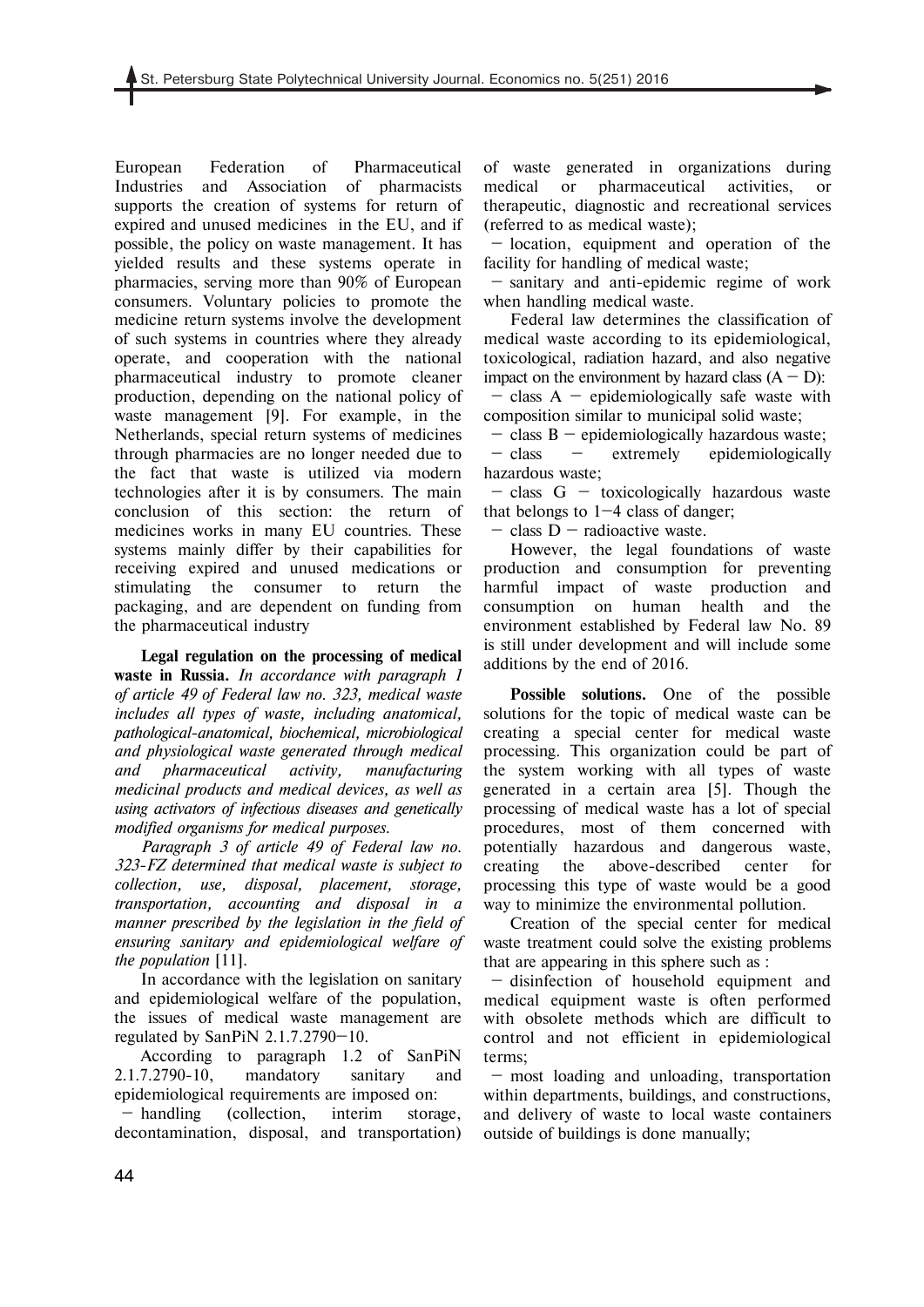

Center for medical waste processing

 — current system of irremovable containers without liners and collection of garbage trucks has an outdated design, which causes loss of waste fractions during processing and transportation;

 — special waste and household waste is stored together in ordinary landfills. That is creating additional epidemiological and toxicological dangers [10];

 — destruction of medical waste which is dangerous in epidemiological and toxicological terms is performed in local hospital boilers and other flawed facilities, and does not provide the necessary hygienic and ecological security;

 — staff of medical institutions and patients are not trained to perform the right processing of medical waste;

 — lack of necessary instructional and methodological literature, educational visual aids and materials;

*Conclusion.* In order to develop an effective mechanism for handling medical waste given the requirements of the legislation of the Russian Federation, it is necessary to develop the concept and implement it as a pilot project based on the cluster of the medical and pharmaceutical industry. After implementing this program, it will be possible to calculate the degree of efficiency and to consider the scale of this concept at the regional and federal level.

System for processing medical waste could be a useful instrument for improving the current situation in the environmental sphere and in the sphere of healthcare system as well as for creating additional workplaces.

#### **REFERENCES**

1. Medical Waste Management and Disposal, Noyes Data Corporation, 1991.

2. **Alex E.S. Green.** Medical Waste Incineration and Pollution Prevention, 2013.

3. **Frank L. Cross, Jr., Howard D. Hesketh.**  Engineering Medical Waste-to-Energy Systems, 2012.

4. **Diane Heminway, Anne Rabe.** Managing medical waste, 1992.

5. **Carl A. Zimring,William L. Rathje.**  Encyclopedia of Consumption and Waste: The Social Science of Garbage, 2010.

6. **John Burke Sullivan,Gary R. Krieger.** Clinical Environmental Health and Toxic Exposures, 1999.

7. **Startsev A.A.., Lubarskaya M.A.** Rokovodstvo po upravleniu othodami. SPb.: IUNIDO, 2007. 77 s. (rus)

8. Hospital Waste Management and Its Monitoring, Sanskriti Sharma, 2007.

9. Medical, Municipal and Plastic Waste Management Handbook, Niir Board Of Consultants & Engineers, 2006.

10. Environmental Treatment Technologies for Hazardous and Medical Waste, Subijoy Dutta, 2013.

11. Federal law of 21.11.2011 no. 323-FZ (ed. from 03.07.2016) «About bases of health protection of citizens in the Russian Federation». (rus)